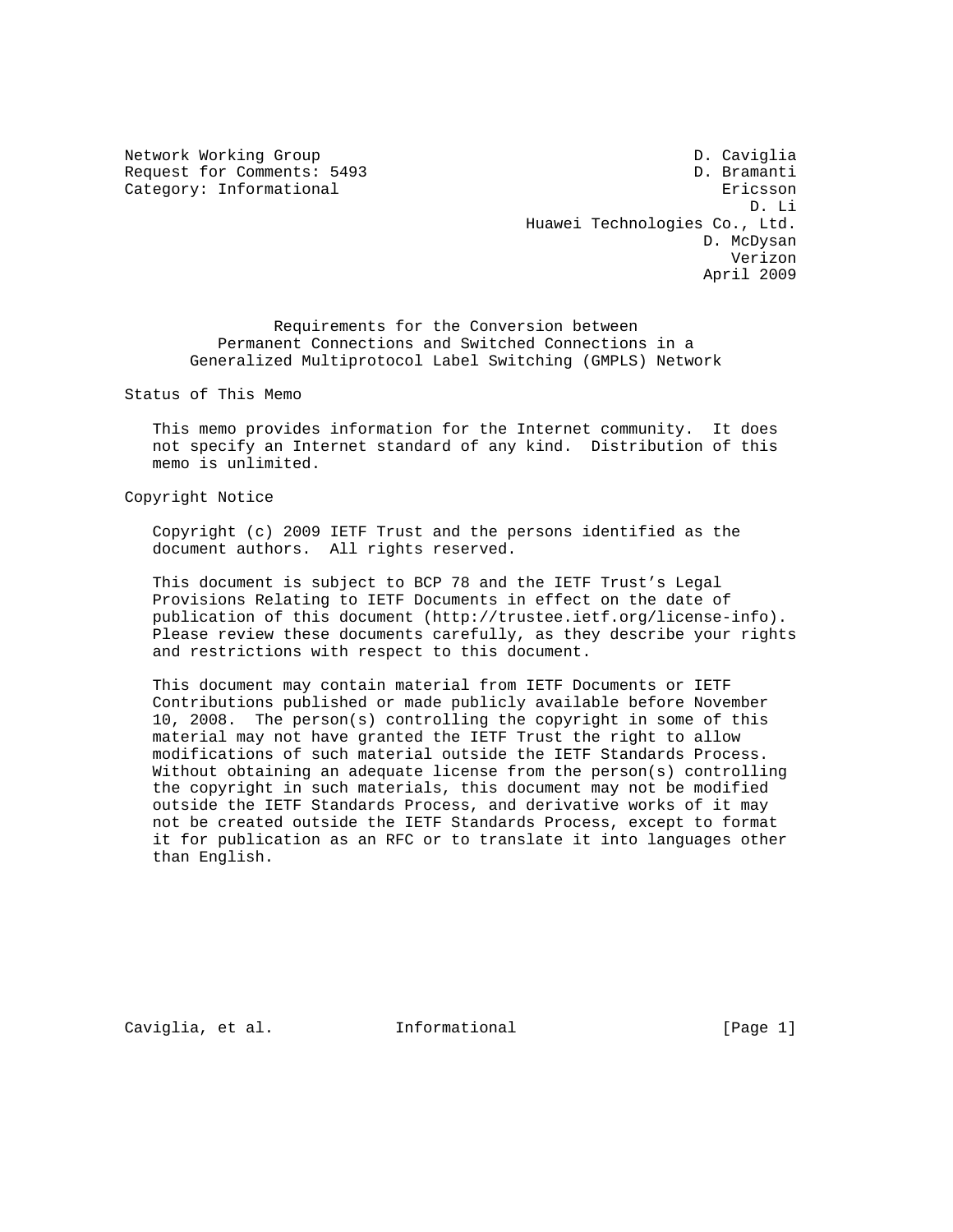# Abstract

 From a carrier perspective, the possibility of turning a permanent connection (PC) into a soft permanent connection (SPC) and vice versa, without actually affecting data plane traffic being carried over it, is a valuable option. In other terms, such operation can be seen as a way of transferring the ownership and control of an existing and in-use data plane connection between the management plane and the control plane, leaving its data plane state untouched.

 This memo sets out the requirements for such procedures within a Generalized Multiprotocol Label Switching (GMPLS) network.

### Table of Contents

|    | 1.1. Conventions Used in This Document 3                      |
|----|---------------------------------------------------------------|
|    |                                                               |
|    |                                                               |
|    |                                                               |
|    | 3.2. Setting Up a GMPLS-Controlled Network 5                  |
|    |                                                               |
|    |                                                               |
|    |                                                               |
|    |                                                               |
|    |                                                               |
|    |                                                               |
|    | 5.3. Transfer from Management Plane to Control Plane 7        |
|    | 5.4. Transfer from Control Plane to Management Plane 7        |
|    | 5.5. Synchronization of State among Nodes during Conversion 7 |
|    | 5.6. Support of Soft Permanent Connections 8                  |
|    |                                                               |
|    |                                                               |
|    |                                                               |
| 8. |                                                               |
| 9  |                                                               |
|    |                                                               |
|    |                                                               |

Caviglia, et al. 1nformational 1999 [Page 2]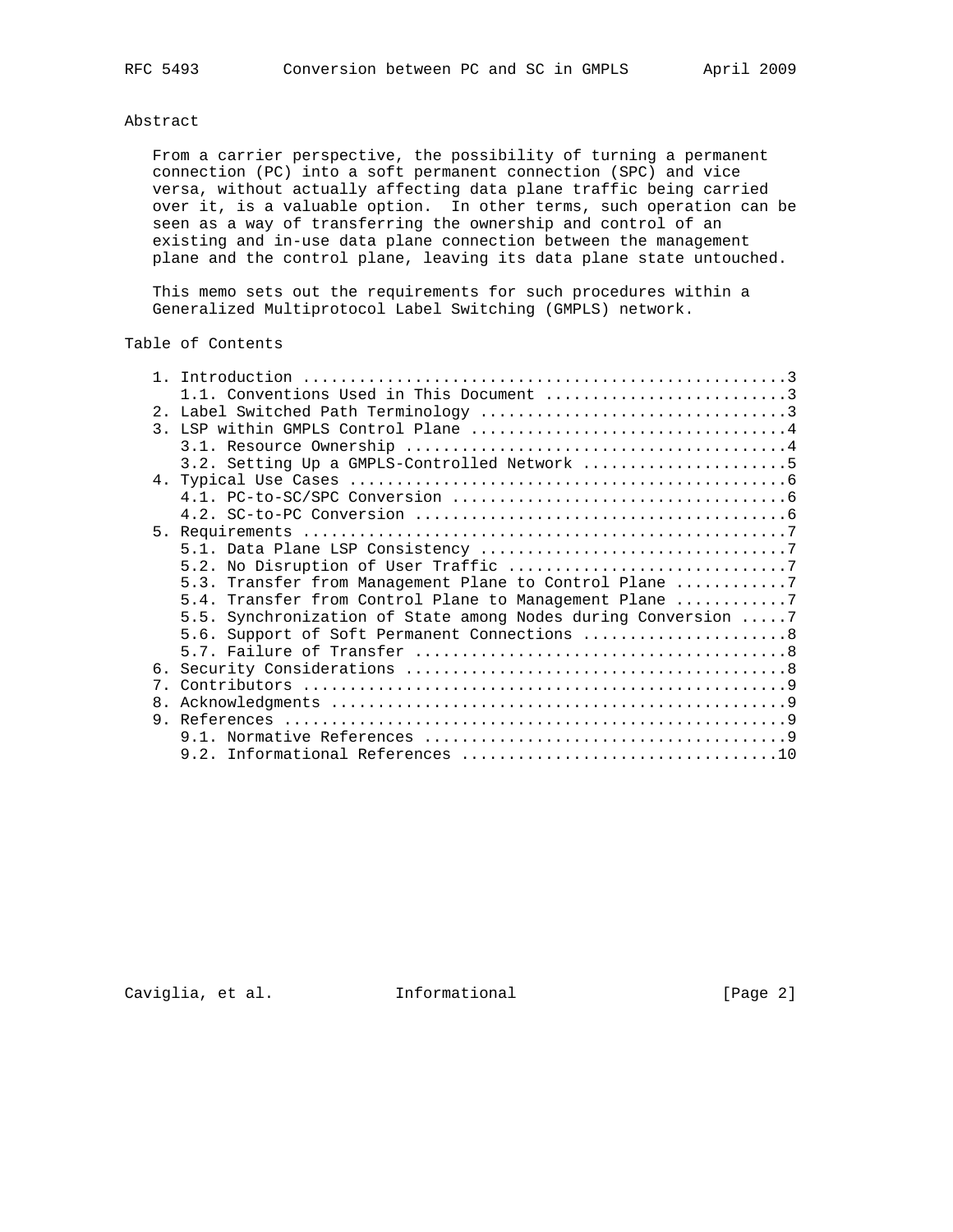#### 1. Introduction

 In a typical, traditional transport network scenario, data plane connections between two end-points are controlled by means of a Network Management System (NMS) operating within the management plane (MP). The NMS/MP is the owner of such transport connections, being responsible of their setup, teardown, and maintenance. Provisioned connections of this type, initiated and managed by the management plane, are known as permanent connections (PCs) [G.8081].

 When the setup, teardown, and maintenance of connections are achieved by means of a signaling protocol owned by the control plane (CP), such connections are known as switched connections (SCs) [G.8081].

 In many deployments, a hybrid connection type will be used. A soft permanent connection (SPC) is a combination of a permanent connection segment at the source-user-to-network side, a permanent connection segment at the destination-user-to-network side, and a switched connection segment within the core network. The permanent parts of the SPC are owned by the management plane, and the switched parts are owned by the control plane [G.8081].

 Note, some aspects of a control-plane-initiated connection must be capable of being queried/controlled by the management plane. These aspects should be independent of how the connection was established.

1.1. Conventions Used in This Document

 Although this requirements document is an informational document, not a protocol specification, the key words "MUST", "MUST NOT", "REQUIRED", "SHALL", "SHALL NOT", "SHOULD", "SHOULD NOT", "RECOMMENDED", "MAY", and "OPTIONAL" in this document are to be interpreted as described in RFC 2119 [RFC2119] for clarity of requirement specification.

2. Label Switched Path Terminology

 A Label Switched Path (LSP) has different semantics depending on the plane in which the term is used.

 In the data plane, an LSP indicates the data plane forwarding path. It defines the forwarding or switching operations at each network entity. It is the sequence of data plane resources (links, labels, cross-connects) that achieves end-to-end data transport.

Caviglia, et al. 1nformational [Page 3]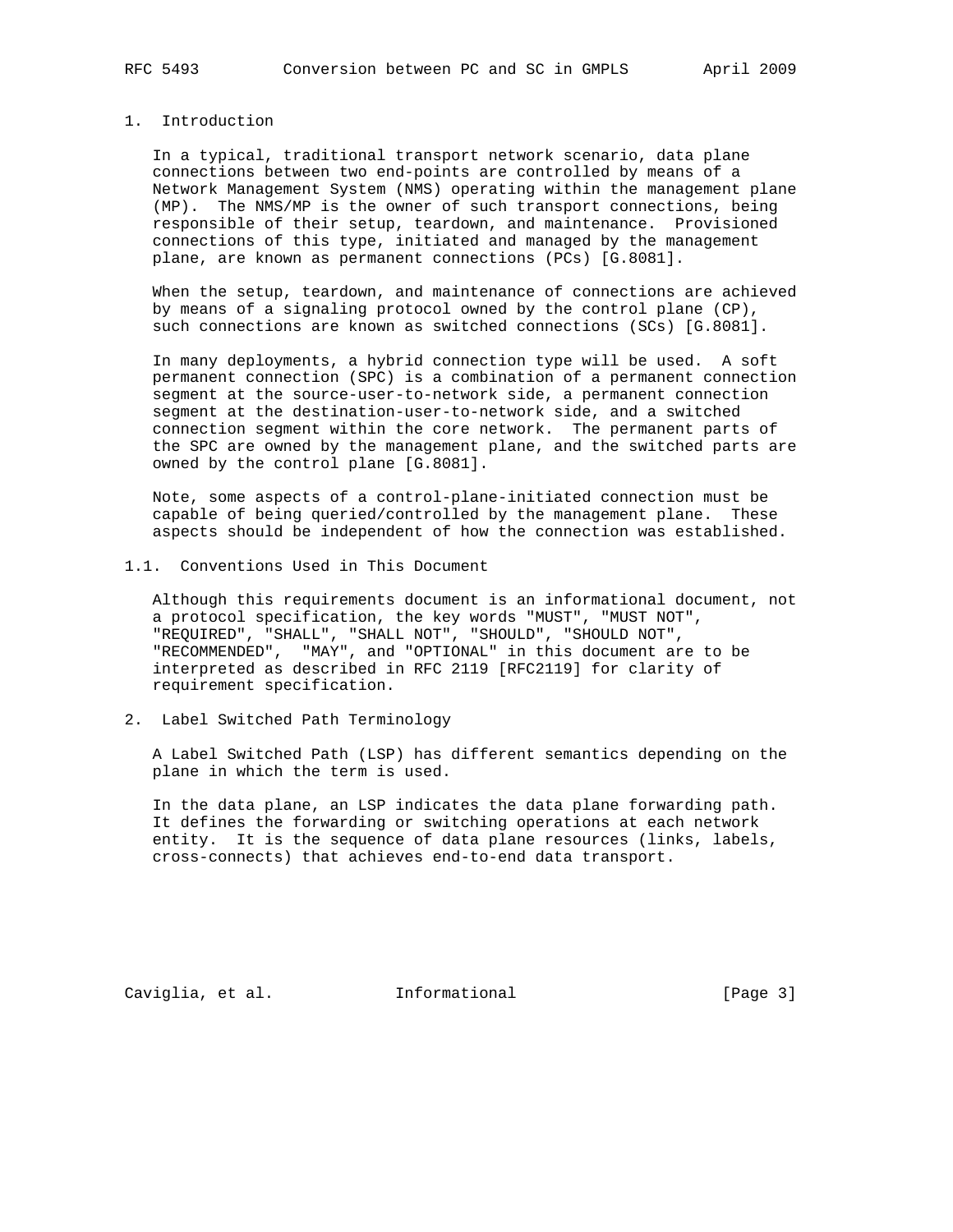In the management plane, an LSP is the management plane state information (such as the connection attributes and path information) associated with and necessary for the creation and maintenance of a data plane connection.

 In the control plane, an LSP is the control plane state information (such as the RSVP-TE [RFC3473] Path and Resv state) associated with and necessary for the creation and maintenance of a data plane connection.

 A permanent connection has an LSP presence in the data plane and the management plane. A switched connection has an LSP presence in the data plane and the control plane. An SPC has an LSP presence in the data plane for its entire length, but has a management plane presence for part of its length and a control plane presence for part of its length.

 In this document, when we discuss the LSP conversion between management plane and control plane, we mainly focus on the conversion of control plane state information and management plane state information.

## 3. LSP within GMPLS Control Plane

 GMPLS ([RFC3471], [RFC3473], and [RFC3945]) defines a control plane architecture for transport networks. This includes both routing and signaling protocols for the creation and maintenance of LSPs in networks whose data plane is based on different technologies, such as Time Division Multiplexing (SDH/SONET, G.709 at ODUk level) and Wavelength Division Multiplexing (G.709 at OCh level).

#### 3.1. Resource Ownership

 A resource used by an LSP is said to be 'owned' by the plane that was used to set up the LSP through that part of the network. Thus, all the resources used by a permanent connection are owned by the management plane, and all the resources used by a switched connection are owned by the control plane. The resources used by an SPC are divided between the management plane (for the resources used by the permanent connection segments at the edge of the network) and the control plane (for the resources used by the switched connection segments in the middle of the network).

 The division of resources available for ownership by the management and control planes is an architectural issue. A carrier may decide to pre-partition the resources at a network entity so that LSPs under management plane control use one set of resources and LSPs under

Caviglia, et al. 1nformational [Page 4]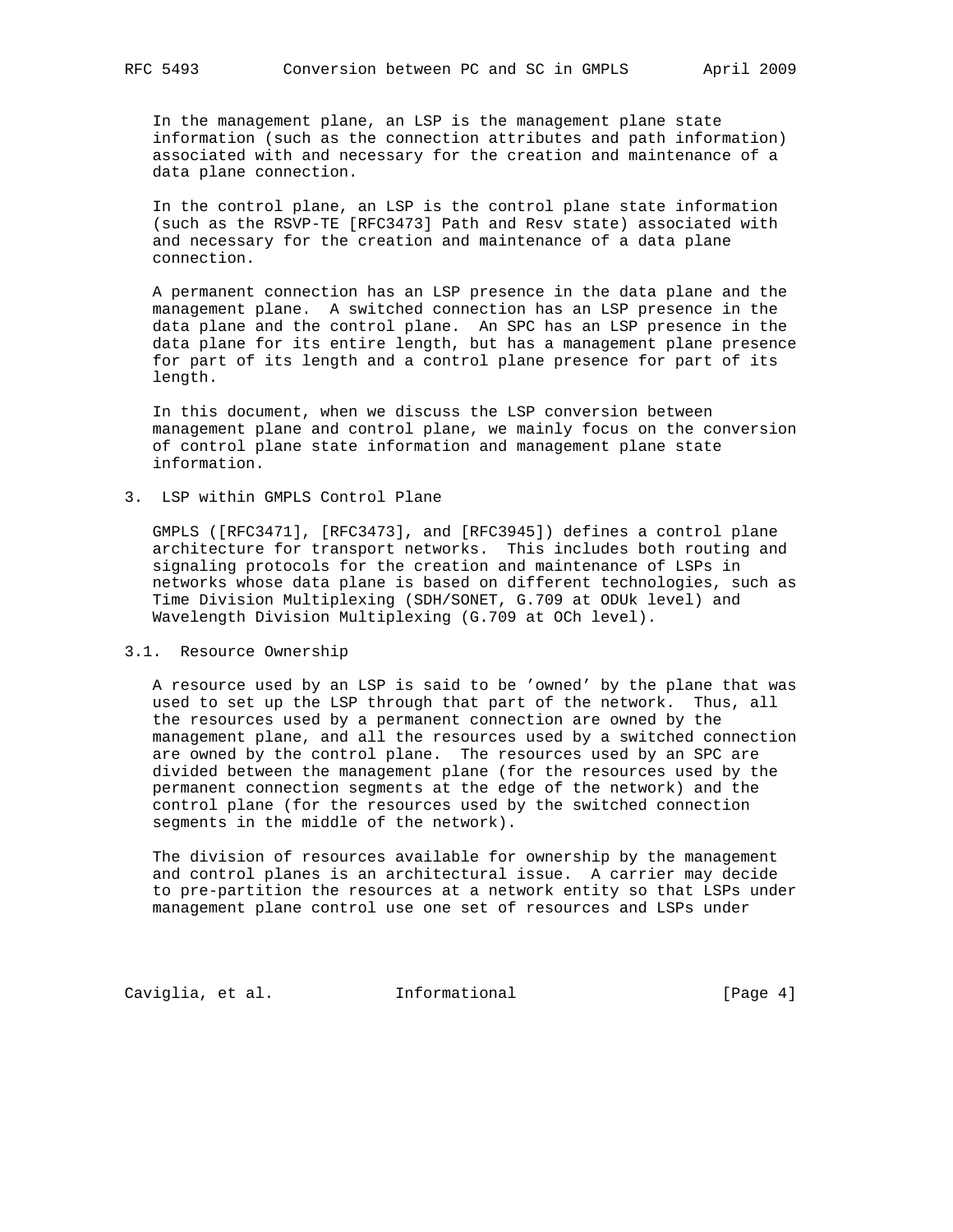control plane control use another set of resources. Other carriers may choose to make this distinction resource-by-resource as LSPs are established.

 It should be noted, however, that even when a resource is owned by the control plane it will usually be the case that the management plane has a controlling interest in the resource. For example, consider the basic safety requirements that management commands must be able to put a laser out of service.

#### 3.2. Setting Up a GMPLS-Controlled Network

 The implementation of a new network using a Generalized Multiprotocol Label Switching (GMPLS) control plane may be considered as a green field deployment. But in many cases, it is desirable to introduce a GMPLS control plane into an existing transport network that is already populated with permanent connections under management plane control.

 In a mixed scenario, permanent connections owned by the management plane and switched connections owned by the control plane have to coexist within the network.

 It is also desirable to transfer the control of connections from the management plane to the control plane so that connections that were originally under the control of an NMS are now under the control of the GMPLS protocols. In case such connections are in service, such conversion must be performed in a way that does not affect traffic.

 Since attempts to move an LSP under GMPLS control might fail due to a number of reasons outside the scope of this document, it is also highly desirable to have a mechanism to convert the control of an LSP back to the management plane.

 Note that a permanent connection may be converted to a switched connection or to an SPC, and an SPC may be converted to a switched connection as well (PC to SC, PC to SPC, and SPC to SC). So the reverse mappings may also be needed (SC to PC, SPC to PC, and SC to SPC).

 Conversion to/from control/management will occur in MIBs or in information stored on the device (e.g., cross-connect, label assignment, label stacking, etc.) and is identified as either initiated by a specific control protocol or by manual operation (i.e., via an NMS). When converting, this hop-level owner information needs to be completed for all hops. If conversion cannot be done for all hops, then the conversion must be done for no hops,

Caviglia, et al. 1nformational 1999 [Page 5]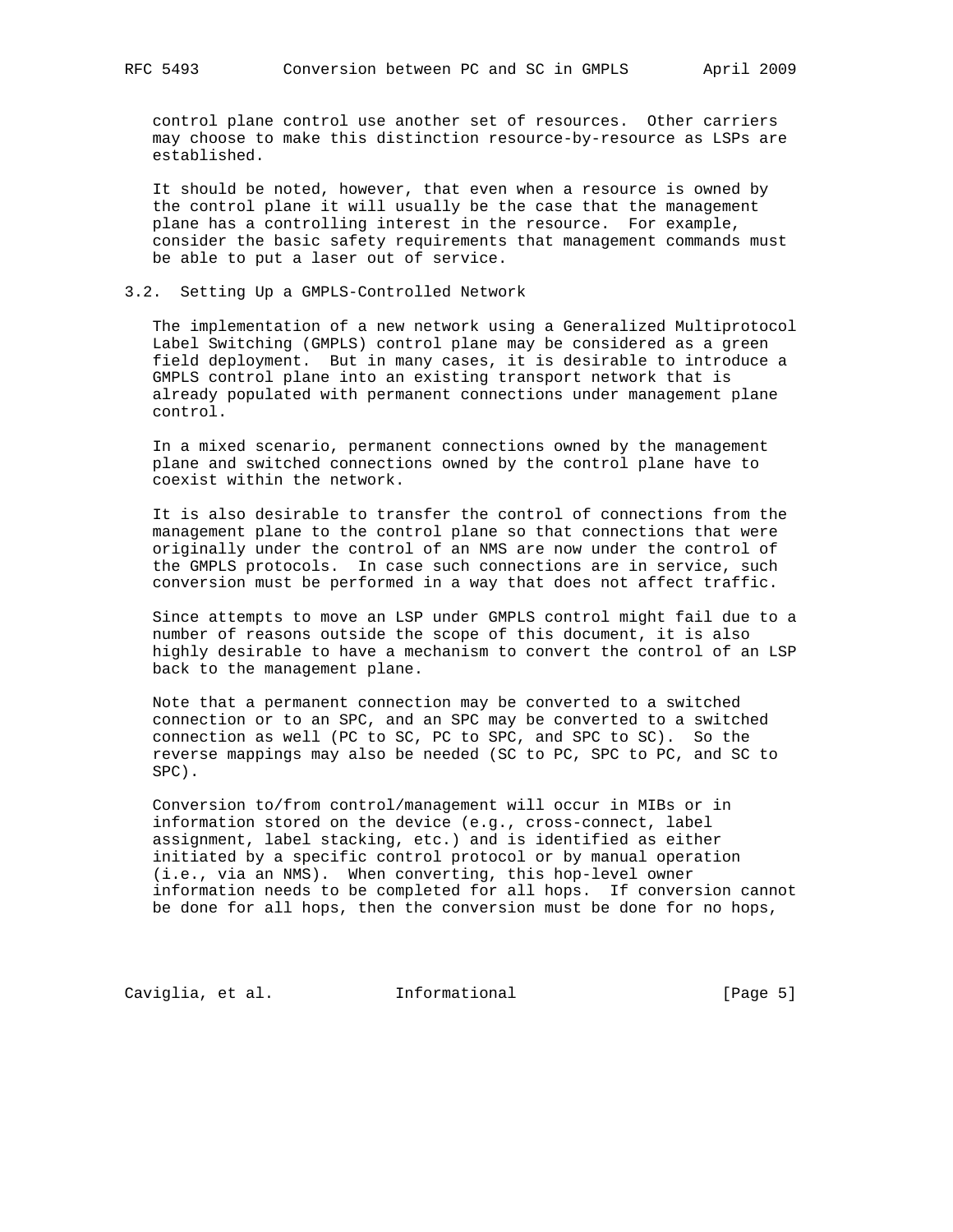the state of the hop-level information must be restored to that before the conversion was attempted, and an error condition must be reported to the management system.

 In either case of conversion, the management plane shall initiate the change. When converting from a PC to an SC, the management system must indicate to each hop that a control protocol is now to be used, and then configure the data needed by the control protocol at the connection endpoints. When converting from an SC to a PC, the management plane must change the owner of each hop. Then the instance in the control plane must be removed without affecting the data plane.

 The case where the CP and/or MP fail at one or more nodes during the conversion procedure must be handled in the solution. If the network is viewed as the database of record (including data, control, and management plane elements), then a solution that has procedures similar to those of a two-phase database commit process may be needed to ensure integrity and to support the need to revert to the state prior to the conversion attempt if there is a CP and/or MP failure during the attempted conversion.

#### 4. Typical Use Cases

### 4.1. PC-to-SC/SPC Conversion

 A typical scenario where a PC-to-SC (or SPC) procedure can be a useful option is at the initial stage of control plane deployment in an existing network. In such a case, all the network connections, possibly carrying traffic, are already set up as PCs and are owned by the management plane.

 At a latter stage, when the network is partially controlled by the management plane and partially controlled by the control plane (PCs and SCs/SPCs coexist) and it is desired to extend the control plane, a PC-to-SC procedure can be used to transfer a PC or SPC to a SC.

 In both cases, a connection, set up and owned by the management plane, needs to be transferred to control plane control. If a connection is carrying traffic, its control transfer has to be done without any disruption to the data plane traffic.

## 4.2. SC-to-PC Conversion

 The main need for an SC-to-PC conversion is to give an operator the capability of undoing the action of the above introduced PC-to-SC conversion.

Caviglia, et al. 1nformational [Page 6]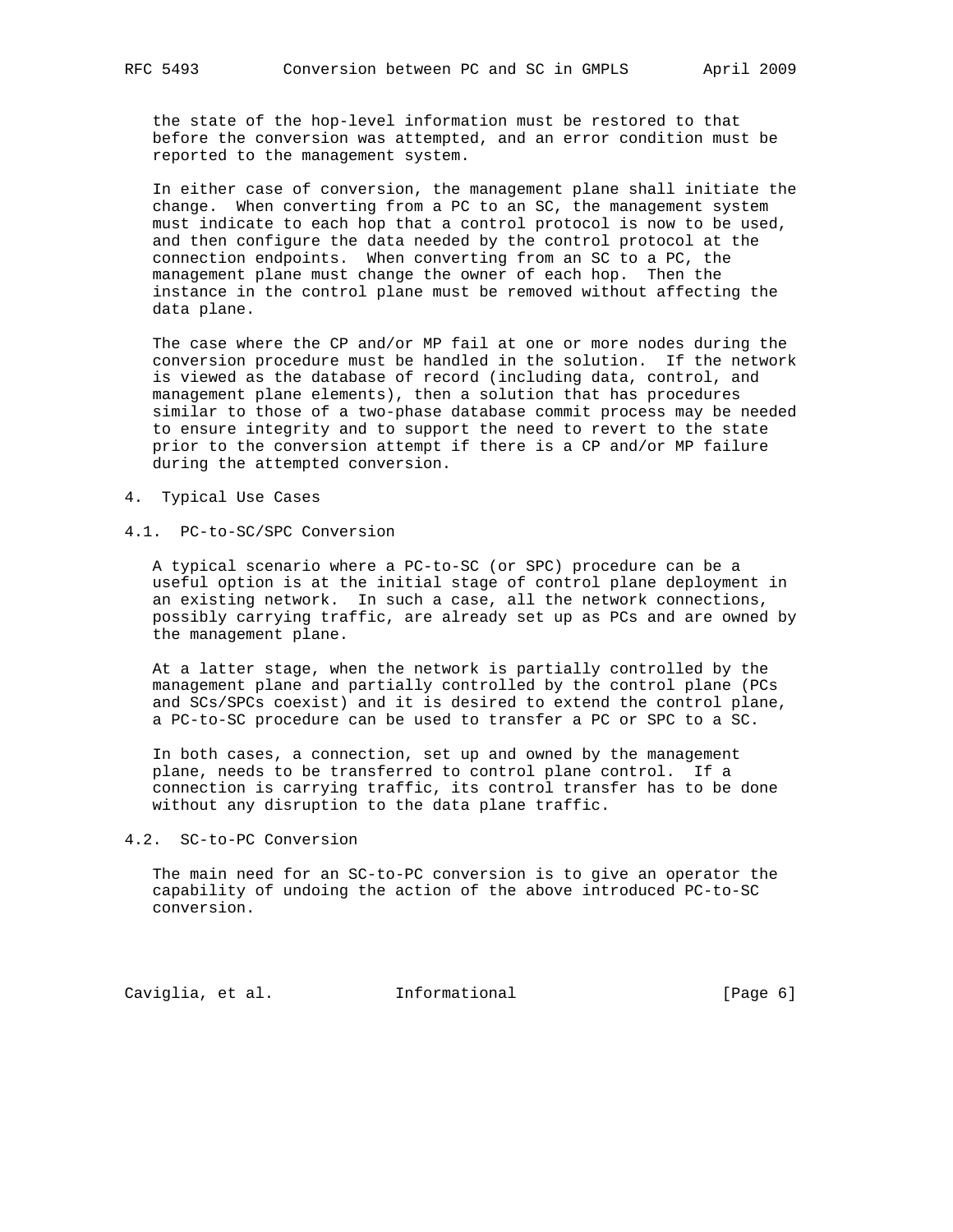In other words, the SC-to-PC conversion is a back-out procedure and as such is not specified as mandatory in this document, but it is still a highly desirable function.

 Again, it is worth stressing the requirement that such an SPC-to-PC conversion needs to be achieved without any effect on the associated data plane state so that the connection continues to be operational and to carry traffic during the transition.

5. Requirements

 This section sets out the basic requirements for procedures and processes that are used to perform the functions of this document. Notation from [RFC2119] is used to clarify the level of each requirement.

5.1. Data Plane LSP Consistency

 The data plane LSP MUST stay in place throughout the whole control transfer process. It MUST follow the same path through the network and MUST use the same network resources.

5.2. No Disruption of User Traffic

 The transfer process MUST NOT cause any disruption of user traffic flowing over the LSP whose control is being transferred or over any other LSP in the network.

 SC-to-PC conversion and vice-versa SHALL occur without generating alarms towards the end users or the NMS.

5.3. Transfer from Management Plane to Control Plane

 It MUST be possible to transfer the ownership of an LSP from the management plane to the control plane.

5.4. Transfer from Control Plane to Management Plane

 It SHOULD be possible to transfer the ownership of an LSP from the control plane to the management plane.

5.5. Synchronization of State among Nodes during Conversion

 It MUST be assured that the state of the LSP is synchronized among all nodes traversed by it before the conversion is considered complete.

Caviglia, et al. 1nformational [Page 7]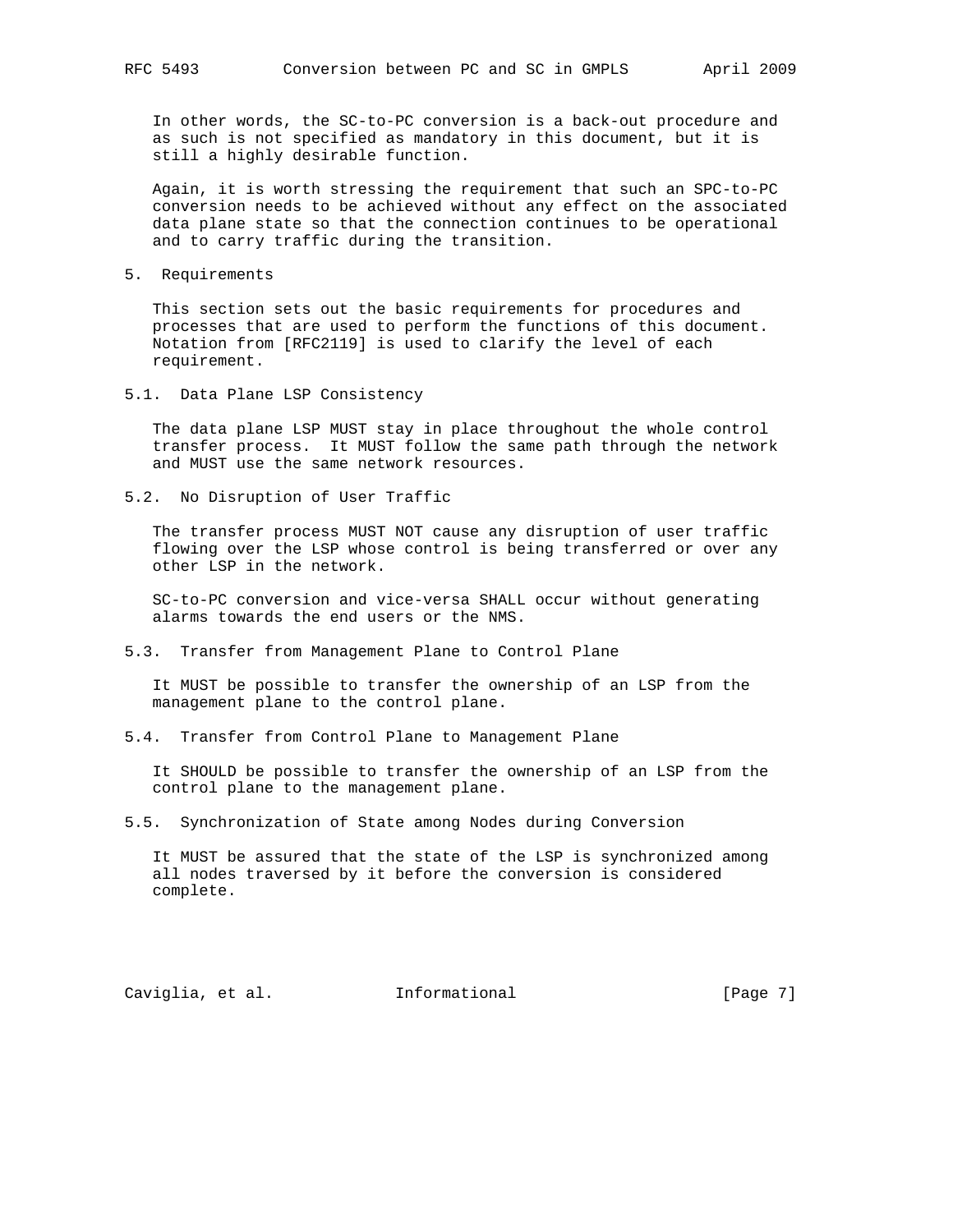5.6. Support of Soft Permanent Connections

 It MUST be possible to segment an LSP such that it can be converted to or from an SPC.

5.7. Failure of Transfer

 It MUST be possible for a transfer from one plane to the other to fail in a non-destructive way, leaving the ownership unchanged and without impacting traffic.

 If during the transfer procedure issues arise causing an unsuccessful or unexpected result, it MUST be assured that:

- 1. Traffic over the data plane is not affected.
- 2. The LSP status is consistent in all the network nodes involved in the procedure.

 Point 2, above, assures that even in case of some failure during the transfer, the state of the affected LSP is brought back to the initial one and is fully under the control of the owning entity.

6. Security Considerations

 Allowing control of an LSP to be taken away from a plane introduces a possible way in which services may be disrupted by malicious intervention.

 A solution to the requirements in this document will utilize the security mechanisms supported by the management plane and GMPLS control plane protocols, and no new security requirements over the general requirements described in [RFC3945] are introduced. It is expected that solution documents will include an analysis of the security issues introduced by any new protocol extensions.

 The management plane interactions MUST be supported through protocols that can offer adequate security mechanisms to secure the configuration and protect the operation of the devices that are managed. These mechanisms MUST include at least cryptographic security and the ability to ensure that the entity giving access to configuration parameters is properly configured to give access only to those principals (users) that have legitimate rights to read/create/change/delete the parameters. IETF standard management protocols (Netconf [RFC4741] and SNMPv3 [RFC3410]) offer these mechanisms.

Caviglia, et al. 1nformational [Page 8]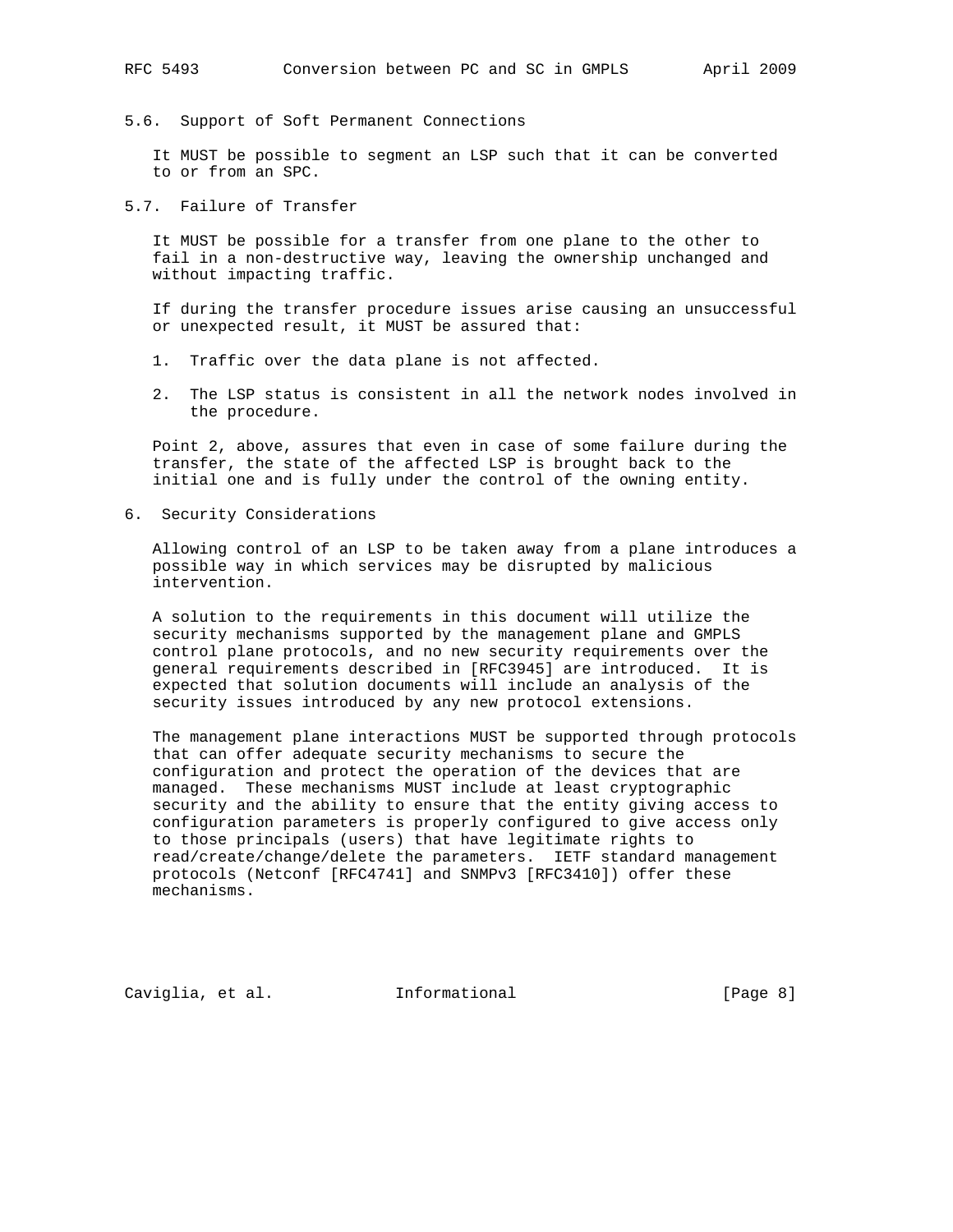Note also that implementations may support policy components to determine whether individual LSPs may be transferred between planes.

7. Contributors

 Nicola Ciulli NextWorks Corso Italia 116 56125 Pisa, Italy EMail: n.ciulli@nextworks.it

 Han Li China Mobile Communications Co. 53 A Xibianmennei Ave. Xuanwu District Deijing 100053 P.R. China Phone: 10-66006688 ext.3092 EMail: lihan@chinamobile.com

 Daniele Ceccarelli Ericsson Via A. Negrone 1/A Genova-Sestri Ponente, Italy Phone: +390106002515 EMail: daniele.ceccarelli@ericsson.com

8. Acknowledgments

 We wish to thank the following people (listed randomly): Adrian Farrel for his editorial assistance to prepare this document for publication; Dean Cheng, Julien Meuric, Dimitri Papadimitriou, Deborah Brungard, Igor Bryskin, Lou Berger, Don Fedyk, John Drake, and Vijay Pandian for their suggestions and comments on the CCAMP list.

- 9. References
- 9.1. Normative References
	- [RFC2119] Bradner, S., "Key words for use in RFCs to Indicate Requirement Levels", BCP 14, RFC 2119, March 1997.
	- [RFC3410] Case, J., Mundy, R., Partain, D., and B. Stewart,"Introduction and Applicability Statements for Internet-Standard Management Framework", RFC 3410, December 2002.

Caviglia, et al. 1nformational [Page 9]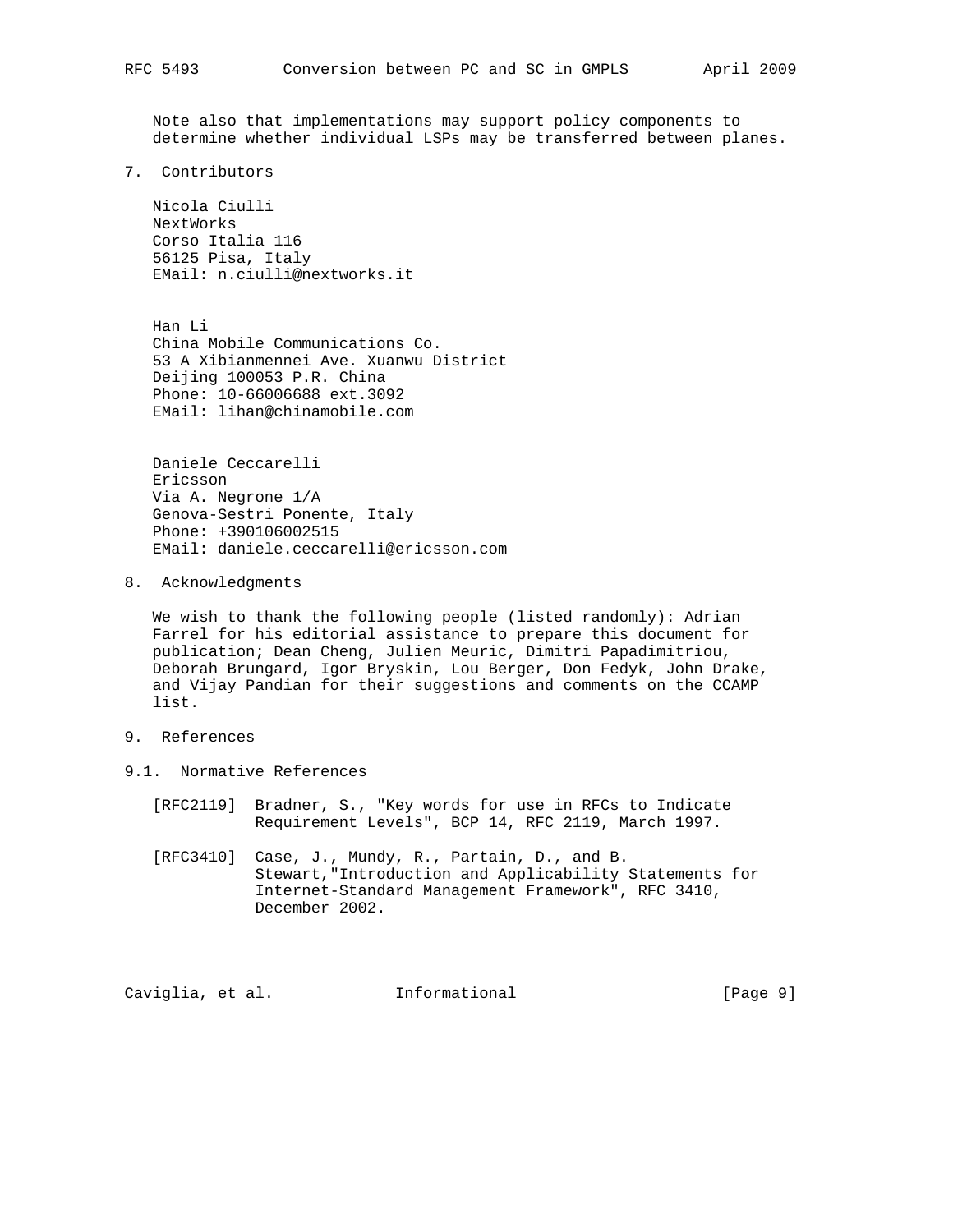### 9.2. Informative References

- [RFC3471] Berger, L., Ed., "Generalized Multi-Protocol Label Switching (GMPLS) Signaling Functional Description", RFC 3471, January 2003.
	- [RFC3473] Berger, L., Ed., "Generalized Multi-Protocol Label Switching (GMPLS) Signaling Resource ReserVation Protocol-Traffic Engineering (RSVP-TE) Extensions", RFC 3473, January 2003.
	- [RFC3945] Mannie, E., Ed., "Generalized Multi-Protocol Label Switching (GMPLS) Architecture", RFC 3945, October 2004.
	- [RFC4741] Enns, R., Ed., "NETCONF Configuration Protocol", RFC 4741, December 2006.
	- [G.8081] International Telecommunications Union, "Terms and definitions for Automatically Switched Optical Networks (ASON)", Recommendation G.8081/Y.1353, June 2004.